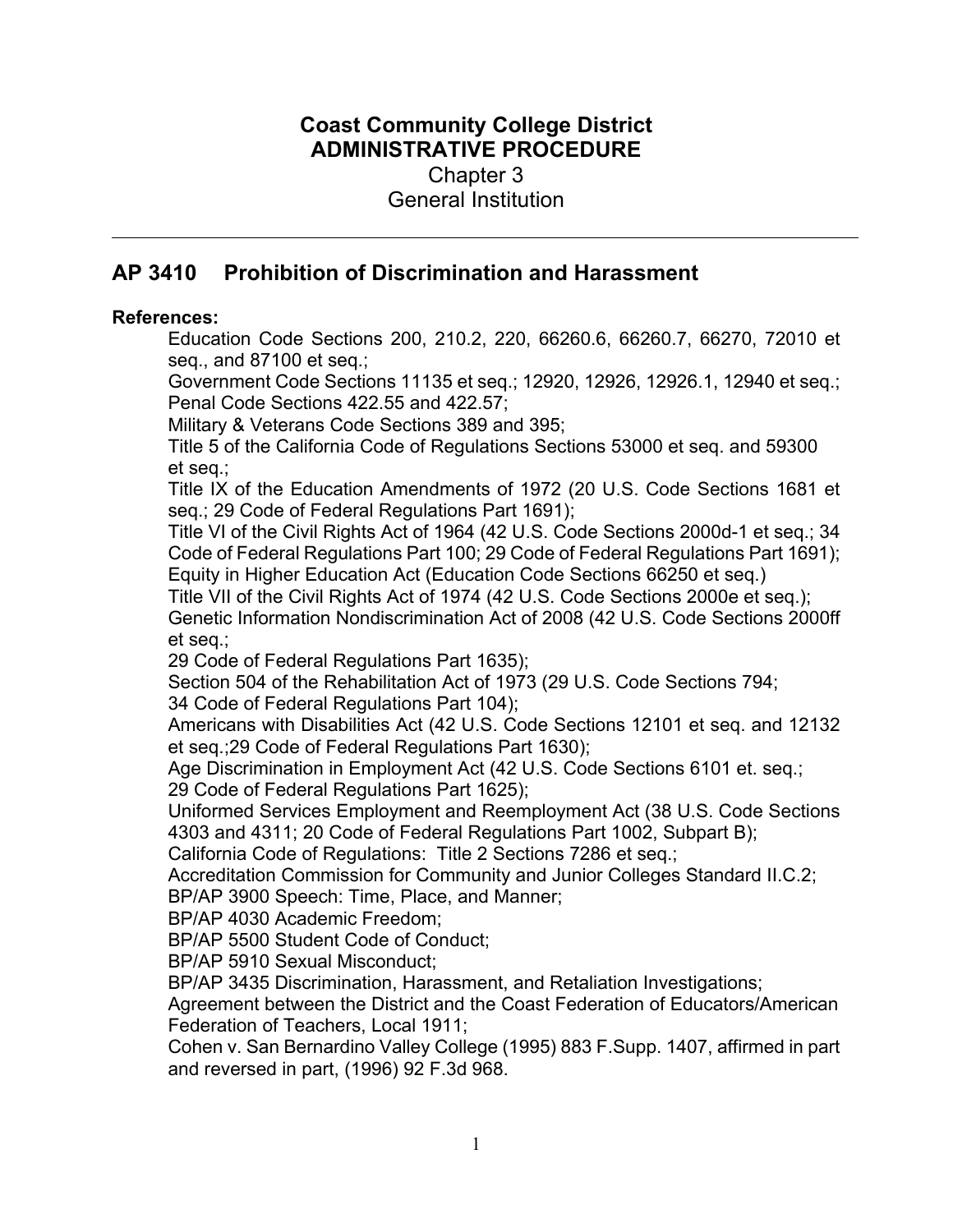The District is committed to providing an academic and business environment free of unlawful discrimination and harassment. This Procedure defines sexual harassment and other forms of harassment.

This Procedure and related Policies and Procedures protect students and employees in connection with all the academic, educational, extracurricular, athletic, and other programs and business of the District, regardless of whether those programs or business take place in the District's facilities, in a District vehicle, or at a class or training program sponsored by the District at another location.

### **Definitions**

### **Harassment**

Harassment based on race, religious creed, color, national origin, ancestry, physical disability, mental disability, medical condition, genetic information, marital status, sex, gender, gender identity, gender expression, age, and/or sexual orientation of any person, or based on the perception that a person has one or more of these characteristics, is illegal and violates Policy. Gender-based or sex-based harassment does not necessarily involve conduct that is sexual in nature. Any hostile or offensive conduct based on gender or sex can constitute prohibited harassment. For example, repeated derisive comments about a person's competency to do the job, when based on that person's gender or sex, could constitute gender-based or sex-based harassment. Harassment comes in many forms, including but not limited to the following conduct:

- **Verbal:** Inappropriate or offensive remarks, slurs, jokes, or innuendoes based on a person's race, sex, gender, gender expression, and/or sexual orientation, religion, disability, or other protected status. This may include, but is not limited to, inappropriate comments regarding an individual's body, physical appearance, attire, sexual prowess, marital status, gender expression, and/or sexual orientation; unwelcome flirting or propositions; demands for sexual favors; verbal abuse, threats, or intimidation; or sexist, patronizing, or ridiculing statements that convey derogatory attitudes based on sex, gender, gender expression, race, nationality, sexual orientation, religion, disability, or other protected status.
- **Physical:** Inappropriate or offensive touching, assault, or physical interference with free movement. This may include, but is not limited to, kissing, patting, lingering or intimate touches, grabbing, pinching, leering, staring, unnecessarily brushing against or blocking another person, and whistling or making sexual gestures. It also includes any physical assault or intimidation directed at an individual due to that person's sex, gender, gender expression, race, national origin, sexual orientation, religion, disability, or other protected status. Physical sexual harassment includes acts of sexual violence, such as rape, sexual assault, sexual battery, stalking, and sexual coercion. Sexual violence refers to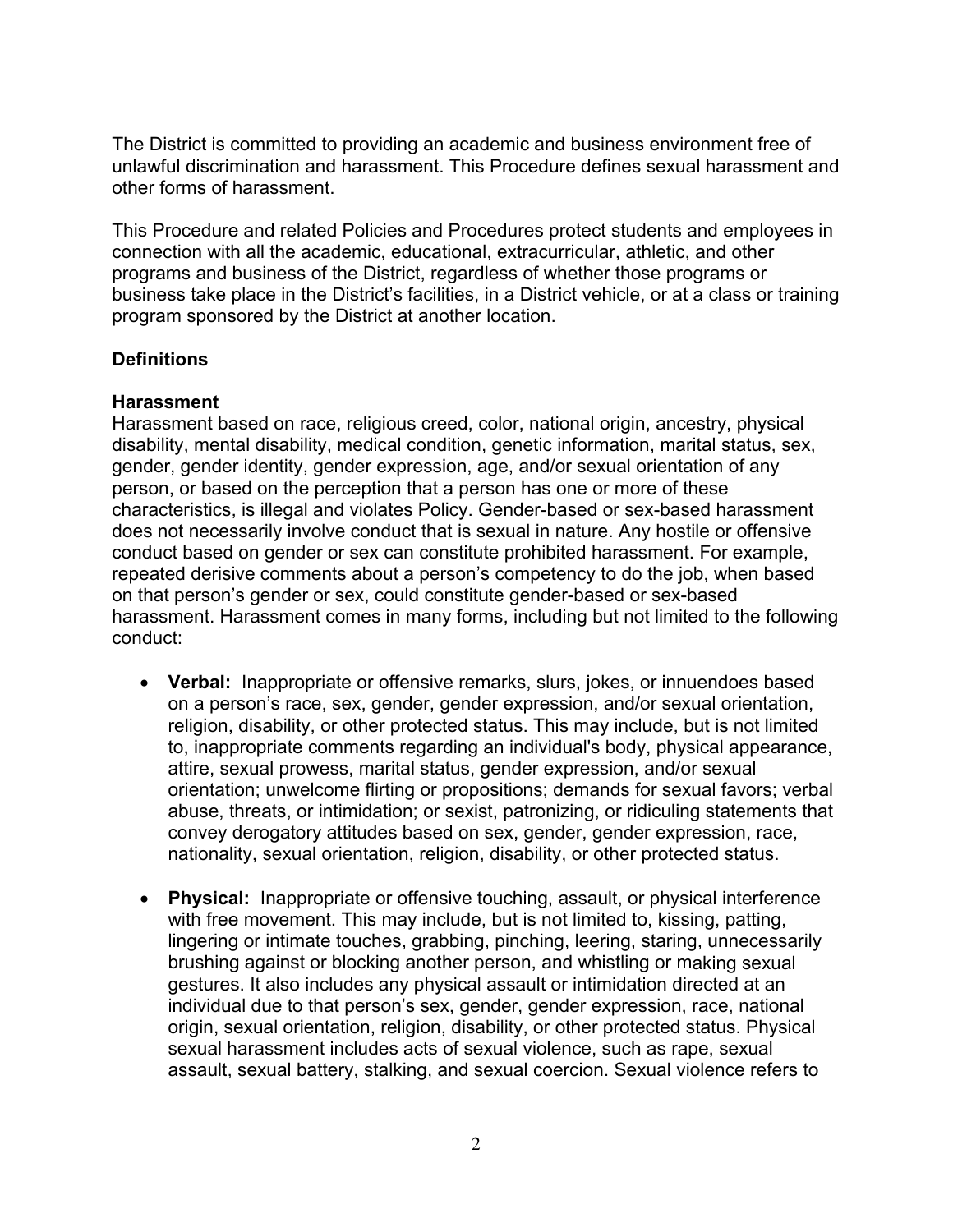physical sexual acts perpetrated against a person's will or where a person is incapable of giving consent.

- **Visual or Written**: The display or circulation of visual or written material that degrades an individual or group based on sex, gender, gender expression, race, nationality, sexual orientation, religion, disability or other protected status. This may include, but is not limited to, posters, cartoons, drawings, graffiti, reading materials, computer graphics, and/or electronic media transmissions.
- **Environmental:** A hostile academic or business environment exists where it is permeated by sexual innuendo; insults or abusive comments directed at an individual or group based on sex, gender, gender expression, race, nationality, sexual orientation, religion, disability, or other protected status; or gratuitous comments regarding sex, gender, gender expression, race, sexual orientation, religion, disability or other protected status that are not relevant to the subject matter of the class or activities on the job. A hostile environment can arise from an unwarranted focus on sexual topics or sexually suggestive statements in the academic or business environment. It also can be created by an unwarranted focus on, or stereotyping of, particular racial or ethnic groups, sexual orientations, sex, genders and/or gender expressions, religions, the disabled or other protected statuses. An environment also may be hostile toward anyone who witnesses unlawful discrimination and/or harassment in their immediate surroundings, even though the conduct is directed at others. The determination of whether an environment is unlawfully hostile is based on the totality of the circumstances, including such factors as the frequency of the conduct, the severity of the conduct, whether the conduct is humiliating or physically threatening, and whether the conduct unreasonably interferes with an individual's learning or work.

## **Sexual Harassment**

In addition to the above, sexual harassment consists of unwelcome sexual advances, requests for sexual favors, and other conduct of a sexual nature when any of the following conditions exists:

- submission to the conduct is made a term or condition of an individual's employment, academic status, or progress;
- submission to, or rejection of, the conduct by the individual is used as a basis of employment or academic decisions affecting the individual;
- the conduct has the purpose or effect of having a negative impact upon the individual's academic and business performance, or of creating an intimidating, hostile, or offensive academic or business environment; or
- submission to, or rejection of, the conduct by the individual is used as the basis for any decision affecting the individual regarding benefits and services, honors, programs, or activities available at or through the District.

This definition encompasses two general kinds of sexual harassment: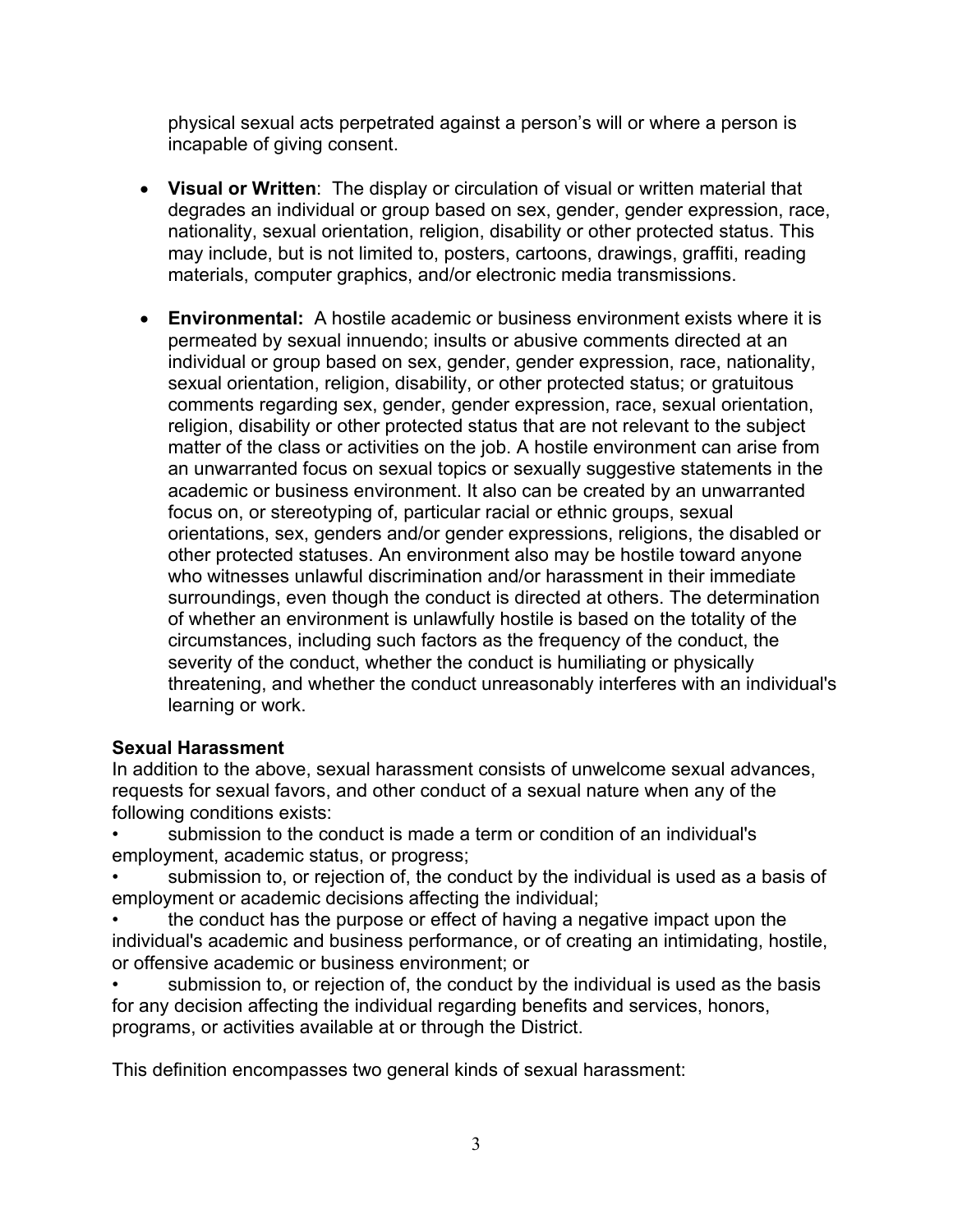"Quid pro quo" sexual harassment occurs when a person in a position of authority makes educational or employment benefits conditional upon an individual's willingness to engage in or tolerate unwanted sexual conduct.

"Hostile environment" sexual harassment occurs when unwelcome conduct based on a person's sex or gender is sufficiently severe or pervasive so as to alter the conditions of an individual's academic or business environment, unreasonably interfere with an individual's academic or work performance, or create an intimidating, hostile, or abusive academic or business environment. The victim must subjectively perceive the environment as hostile, and the harassment must be such that a reasonable person of the same sex or gender would perceive the environment as hostile. A single or isolated incident of sexual harassment may be sufficient to create a hostile environment if it is severe, like a sexual assault.

Sexually harassing conduct can occur between people of the same or different sex or genders. The standard for determining whether conduct constitutes sexual harassment is whether a reasonable person of the same sex or gender as the victim would perceive the conduct as harassment based on sex or gender.

Examples of harassment include, but are not limited to the following misconduct:

• Verbal: Inappropriate or offensive remarks, slurs, jokes, or innuendoes based on a person's protected status, including but not limited to sex or gender. This may include, but is not limited to, inappropriate comments regarding an individual's body, physical appearance, attire, gender expression, sexual prowess, marital status, or sexual orientation; unwelcome flirting or propositions; demands for sexual favors; verbal abuse, threats, or intimidation of a sexual nature or based on sex/gender; or sexist, patronizing or ridiculing statements that convey derogatory attitudes about a particular sex or gender. If applicable, also refer to the "Academic Freedom" section below.

• Physical: Inappropriate or offensive touching, assault, or physical interference with free movement. This may include, but is not limited to, kissing, patting, lingering or intimate touches, grabbing, pinching, leering, staring, unnecessarily brushing against or blocking another person, whistling, or making sexual gestures. If applicable, also refer to the "Academic Freedom" section below.

• Visual or Written: The display or circulation of offensive sexually or gender oriented or other discriminatory visual or written material. This may include, but is not limited to, emails, posters, cartoons, drawings, graffiti, reading materials, computer graphics, or electronic media transmissions. If applicable, also refer to the "Academic Freedom" section below.

• Environmental: An academic or business environment that is permeated with racially or, sexually, or gender-oriented talk, innuendo, insults, or abuse not relevant to the subject matter of the class or activities on the job. A hostile environment can arise from an unwarranted focus on sexual topics, gender, and/or sexually suggestive statements in the academic or business environment. An environment may be hostile if unwelcome sexual behavior or other harassing behavior based on a protected status is directed specifically at an individual or if the individual merely witnesses unlawful harassment in their immediate surroundings. The determination of whether an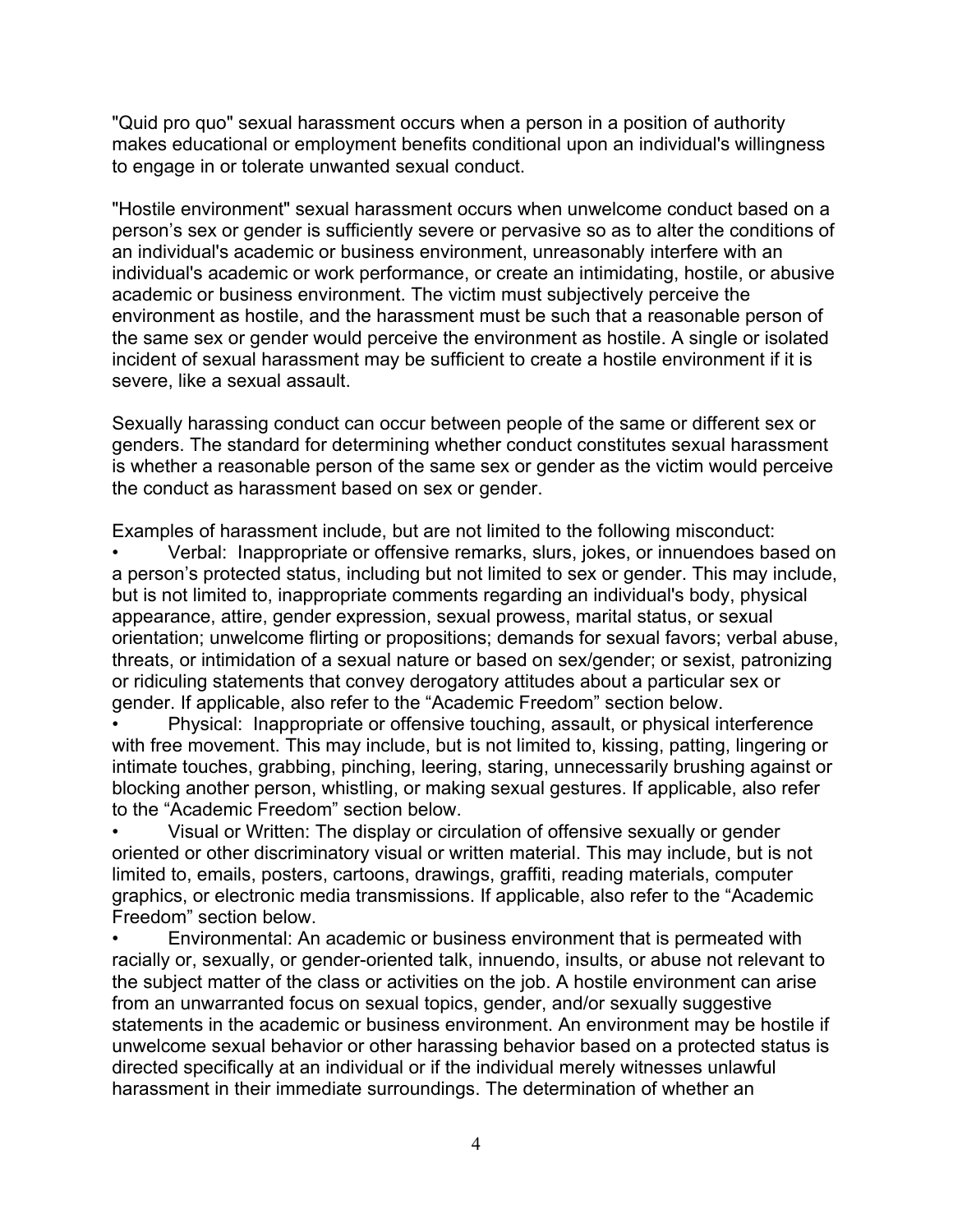environment is hostile is based on the totality of the circumstances, including such factors as the frequency of the conduct, the severity of the conduct, whether the conduct is humiliating or physically threatening, and whether the conduct unreasonably interferes with an individual's learning or work. If applicable, also refer to the "Academic Freedom" section below.

### **Consensual Relationships**

Romantic or sexual relationships between managers and employees, or between managers, faculty, or staff members, as well as romantic or sexual relationships between employees and District students are discouraged. There is an inherent imbalance of power and potential for exploitation in such relationships. A conflict of interest may arise if the administrator, faculty, or staff member must evaluate the student's or employee's work or make decisions affecting the employee or student. The relationship may create an appearance of impropriety and lead to charges of favoritism by other students or employees. A consensual romantic or sexual relationship may change, with the result that sexual conduct that was once welcome becomes unwelcome and harassing. In the event that such relationships do occur, the District has the authority to transfer any involved employee to eliminate or attenuate the supervisory authority of one over the other, or of an instructor over a student. Such action by the District is a proactive and preventive measure to avoid possible charges of harassment and does not constitute discipline against any affected employee.

### **Academic Freedom**

The District reaffirms its commitment to academic freedom, but recognizes that academic freedom does not allow any form of unlawful discrimination or harassment. It is recognized that an essential function of education is a probing of opinions and an exploration of ideas that may cause some students discomfort. It is further recognized that academic freedom ensures the faculty member's right to teach and the student's right to learn. Nothing in this Procedure and related Policy shall be interpreted to prohibit bona fide academic requirements for a specific community college program, course, or activity.

When investigating unlawful discrimination complaints containing issues of academic freedom, the District will consult with a faculty member or group of faculty appointed by the Academic Senate with respect to contemporary practices and standards for course content and delivery.

## **Training**

The District shall provide at least two hours of classroom or other effective interactive training and education regarding sexual harassment to all supervisory employees. All new supervisory employees must be provided with the training and education within six months of their assumption of a supervisory position. The District shall provide sexual harassment training and education to each supervisory employee once every two years.

The District shall also provide at least one hour of classroom or other effective interactive training and education regarding sexual harassment to all non-supervisory